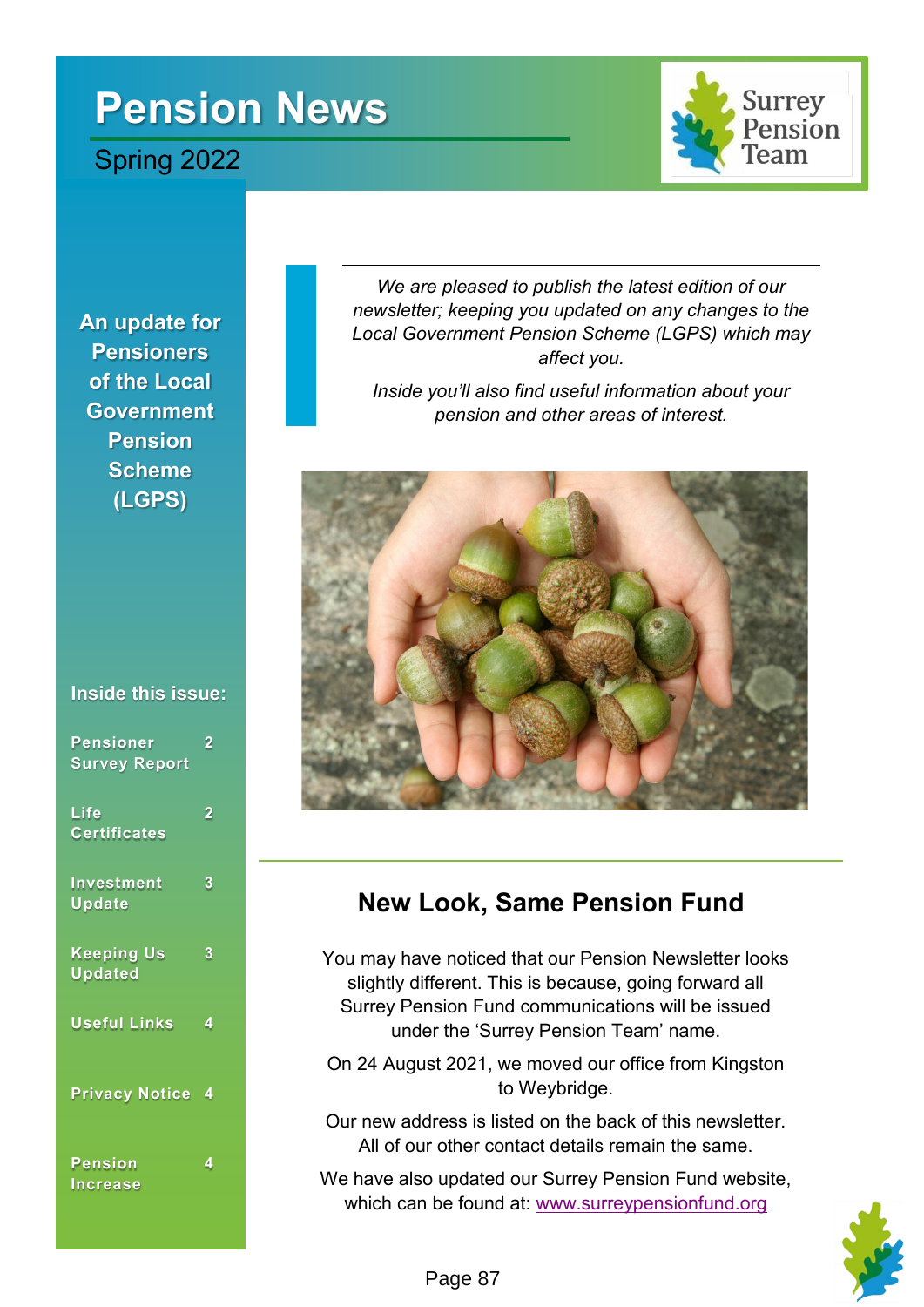## Pensioner Survey Report

2021 Pensioner Survey Results Now Available

In 2021, we sent out a survey to a random selection of our Pensioner members in order to get feedback on the services we offer and help shape our plans for the future.

Thank you to everyone who took the time to complete the survey.



We emailed out the results of the survey on 11 February and published the results of the 2021 Pensioner Member Survey onto our fund site: [www.surreypensionfund.org](https://www.surreypensionfund.org/forms-and-publications/)

In addition to showing the results of the 2021 Pensioner Survey, the report also includes:

- Helpful tools, links & resources
- Links to 'My Pension' Portal guides & navigation videos
- Contact details
- Our plans for the future

We hope that you find the information contained within the report both enlightening and helpful.

# Life **Certificates**

Helping to guard against fraud



If you live abroad, you may have received a letter asking you to confirm your eligibility to continue receiving your pension.

There is nothing to worry about if you get a Life Certificate in the post, but we do need you to fill it in and send it back to us as soon as you can.

We send Life Certificates because we have a 'duty of care' to protect our members' money and guard against fraud.

Life Certificates provide assurance that you are receiving your pension correctly and will allow any errors to be identified and corrected.

**The Life Certificate will be sent to the current address we hold on our records. Please make sure that you keep us informed of any changes.** 

**The easiest way to do this is via the '[My Pension](https://mypension.surreycc.gov.uk/)' Portal (**<https://mypension.surreycc.gov.uk/>**).**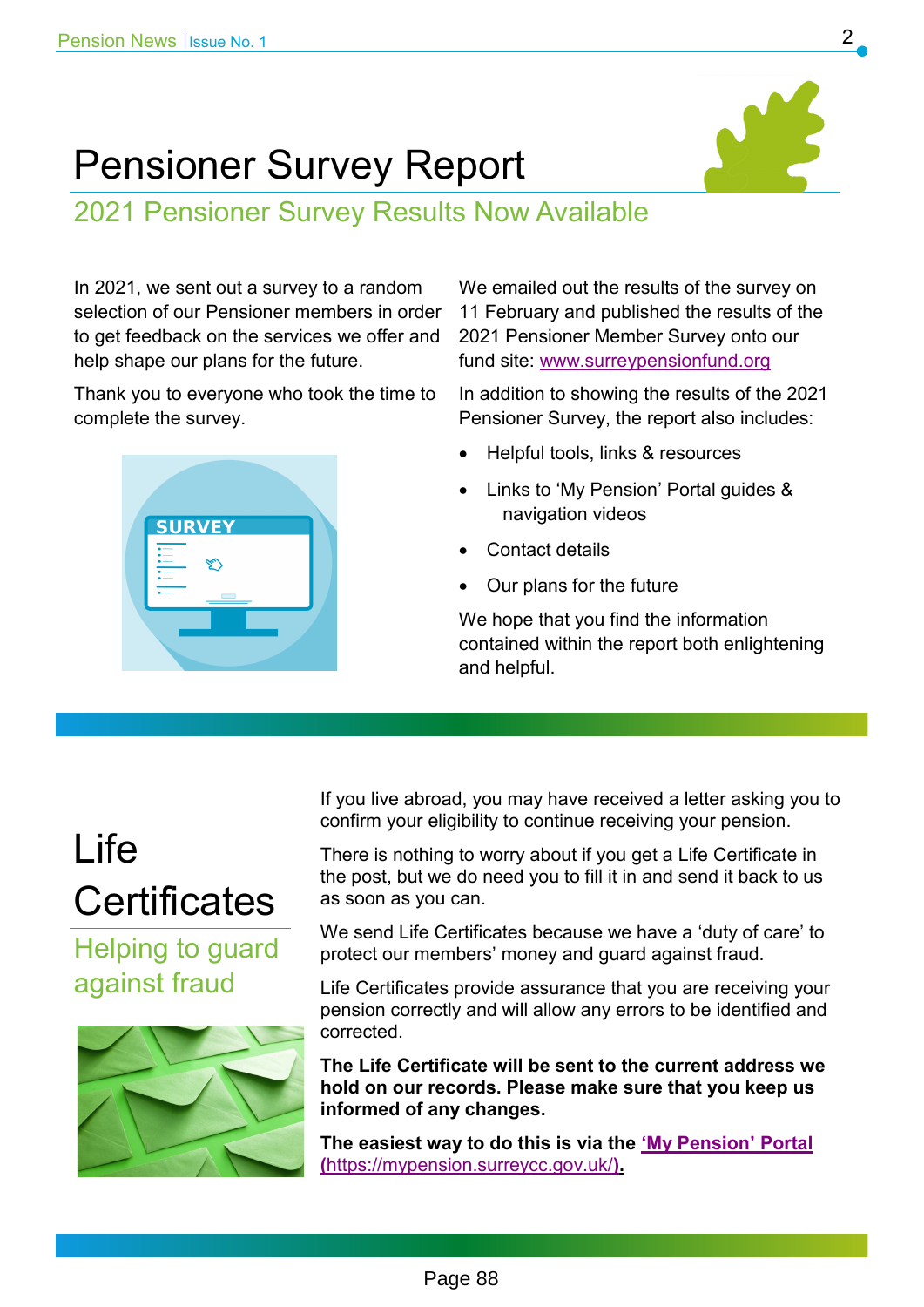## Investment FAQS



## How the Surrey Pension Fund is Invested & more

Surrey Pension Fund provide pensions for over transition assets to its pooled asset 110,000 members from over 300 employers. The value of the Fund is currently more than £5bn.

### **Who is responsible for deciding how a fund invests its assets?**

Surrey Pension Fund has a Pensions Committee which is made up of elected Councillors as well as employer and member representatives. The Committee decide the Investment strategy.

### **What does Surrey Pension Fund invest in?**

The Fund is invested in a diverse portfolio. Over half of the investments are in equities (stocks and shares of listed companies), other asset classes include bonds, property and private market allocations to equity, infrastructure and debt. The Fund continues to management company Border to Coast. Border to Coast now manages over 25% of the Fund's assets.

#### **What is Pooling and Border to Coast?**

Surrey Pension Fund, with 10 like-minded Local Authority partners, established Border to Coast Pensions Partnership (known as "Border to Coast"), which is an alternative investment fund manager, authorised by the Financial Conduct Authority (FCA).

Surrey Pension Fund will continue to transition assets into Border to Coast, however the Pension Fund Committee will retain sovereign responsibility for setting the Investment strategy and asset allocation of the Pension Fund.

*Visit [www.surreypensionfund.org/investment/](http://www.surreypensionfund.org/investment/) to read more about how your pension is invested.*

# Keeping us Updated

## Are your contact details up to date?

It is vital that you tell us of any changes to your contact details. This allows us to keep our records up-to-date and update you of any changes that may occur.

### **Please note: In order to pay your monthly pension we must hold your current address on our records. It is your responsibility to keep us informed of any changes to your address.**

You can inform us of any changes by using our online '[My Pension](https://mypension.surreycc.gov.uk/)' portal or in writing, by phone or via email.

If you wish to contact us via email or phone, you must also answer the following security questions; your Full Name, Date of Birth, previous address, National Insurance Number and either the name of the bank into which the pension is paid or your payroll reference number.

If we are informed that you no longer live at the address shown on our records, **we reserve the right to suspend payment of your monthly pension until you have provided us with confirmation of your address.** 

*If your pension has been suspended and you update your address on the 'My Pension' Portal ([mypension.surreycc.gov.uk\)](https://mypension.surreycc.gov.uk/) you will also need to contact us to confirm your new details.*